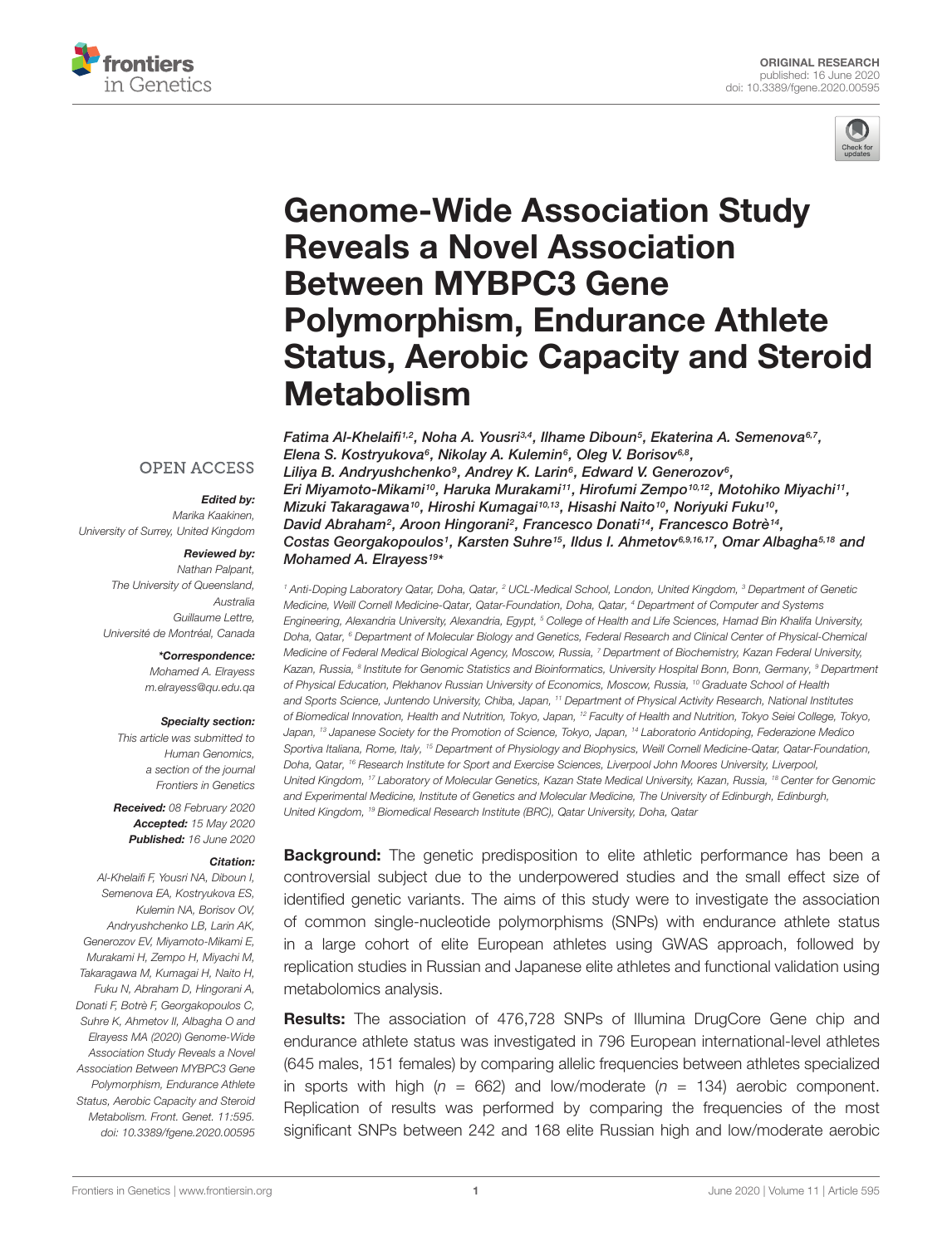athletes, respectively, and between 60 elite Japanese endurance athletes and 406 controls. A meta-analysis has identified rs1052373 (GG homozygotes) in Myosin Binding Protein (MYBPC3; implicated in cardiac hypertrophic myopathy) gene to be associated with endurance athlete status ( $P = 1.43 \times 10^{-8}$ , odd ratio 2.2). Homozygotes carriers of rs1052373 G allele in Russian athletes had significantly greater  $VO<sub>2max</sub>$  than carriers of the AA + AG ( $P = 0.005$ ). Subsequent metabolomics analysis revealed several amino acids and lipids associated with rs1052373 G allele (1.82  $\times$  10<sup>-05</sup>) including the testosterone precursor androstenediol (3beta,17beta) disulfate.

**Conclusions:** This is the first report of genome-wide significant SNP and related metabolites associated with elite athlete status. Further investigations of the functional relevance of the identified SNPs and metabolites in relation to enhanced athletic performance are warranted.

Keywords: GWAS, SNP, metabolomics, metabolites, elite athletes, endurance

### BACKGROUND

Elite athletic performance is a multi-factorial trait with input from both genetic and environmental factors. The superior performance of elite athletes has been historically considered an outcome of a special talent shaped by intensive training. The talent is now believed to be a product of additive genetic components predisposing the athlete to endurance, speed, strength, flexibility and coordination trainability under the control of strong environmental cues including exercise and nutrition. In this model, the genetic predisposition together with ability to respond to training are the keys to the superior physical performance of elite athletes [\(Georgiades et al.,](#page-9-0) [2017\)](#page-9-0).

Sports can be classified according to the type and intensity of the exercise required to perform during competition. The percentage of maximal oxygen uptake  $(VO_{2max})$  is a detrimental factor in the categorization of endurance sports, as it reflects the maximal cardiac output, the oxygen transport capacity, and the blood volume [\(Bergh et al.,](#page-9-1) [2000\)](#page-9-1). Accordingly, sports can be divided into sport events with low, moderate and high aerobic (dynamic) component [\(Mitchell et al.,](#page-9-2) [2005\)](#page-9-2). Similarly, the percent of maximal voluntary contraction (MVC), which reflects the greatest amount of tension a muscle can generate and hold, is used to classify sports into sporting disciplines with low, moderate and high power component [\(Mitchell et al.,](#page-9-2) [2005\)](#page-9-2).

Classical twin and family genetic studies have suggested that  $VO<sub>2max</sub>$  is up to 94% inherited [\(Bouchard et al.,](#page-9-3) [1998;](#page-9-3) [Peeters et al.,](#page-10-0) [2009\)](#page-10-0). Genome-wide association studies (GWAS) in athletes versus non-athletes have uncovered many new loci in association with  $VO<sub>2max</sub>$  [\(Rankinen et al.,](#page-10-1) [2010;](#page-10-1)

[Bouchard et al.,](#page-9-4) [2011\)](#page-9-4) and elite endurance performance [\(Ahmetov et al.,](#page-9-5) [2015\)](#page-9-5). A more recent review of genetic predisposition to elite athletic endurance has highlighted 100 endurance variants [\(Semenova et al.,](#page-10-2) [2019\)](#page-10-2). However, despite some initial evidence suggesting identification of genetic variants in GWAS studies, further studies did not replicate/validate these findings hindered by a small sample size and complex phenotype [\(Pitsiladis et al.,](#page-10-3) [2016\)](#page-10-3). One of the first GWAS in athletes using 143 K single-nucleotide polymorphisms (SNPs) and subsequent meta-analysis of 45 promising genetic markers in 1,520 endurance athletes and 2,760 controls has revealed only one statistically significant marker (rs558129 at GALNTL6) associated with endurance status in world class athletes, but not at genome wide level of significance [\(Rankinen et al.,](#page-10-4) [2016\)](#page-10-4). Therefore, the genetic predisposition to endurance traits remains unclear, largely due to the relatively underpowered elite athletes' cohorts. Recently, a polymorphism in human homeostatic iron regulator protein was found to be associated with elite endurance athlete status and aerobic capacity in Russian athletes [\(Semenova et al.,](#page-10-5) [2020\)](#page-10-5).

Metabolomics analysis has presented a novel tool to validate genomics data by providing an intermediate phenotype (metabolites) in association with the identified genetic variants [\(Kastenmuller et al.,](#page-9-6) [2015;](#page-9-6) [Tanaka et al.,](#page-10-6) [2016\)](#page-10-6). Pilot metabolomics studies have revealed differences in the metabolic signature of moderate and high endurance elite athletes, such as steroid biosynthesis, fatty acid metabolism, oxidative stress and energy-related molecular pathways [\(Al-Khelaifi et al.,](#page-9-7) [2018,](#page-9-7) [2019a\)](#page-9-8). Recently, a study investigating metabolic GWAS of elite athletes showed novel genetically influenced metabolites associated with athletic performance. These included two novel genetic loci in FOLH1 and VNN1 in association with N-acetylaspartyl-glutamate and linoleoyl ethanolamide, respectively, and one novel locus linking genetic variant in SULT2A1 and androstenediol (3alpha, 17alpha) monosulfate in endurance athletes [\(Al-Khelaifi et al.,](#page-9-9) [2019b\)](#page-9-9).

In this study, we aimed to investigate the association of multiple SNPs and endurance athlete status in a relatively large cohort of European elite athletes specialized in sports with high

**Abbreviations:** ACP2, acid phosphatase 2, Lysosomal; ADLQ, anti-doping laboratories in Qatar; FDR, false discovery rate; FMSI, Laboratorio Antidoping, Federazione Medico Sportiva Italiana; GVS, genome variation server; GWAS, genome-wide association studies; HESI-II, high resolution/accurate mass spectrometer interfaced with a heated electrospray ionization; MADD, MAP kinase activating death domain; MAF, minor allele frequency; MVC, maximal voluntary contraction; MYBPC3, myosin binding protein C, cardiac; NR1H3, nuclear receptor subfamily 1 group H member 3; OR, odds ratio; Spi-1, Spi-1 proto-oncogene; UPLC, ultra-performance liquid chromatography;  $VO<sub>2max</sub>$ , maximal oxygen uptake.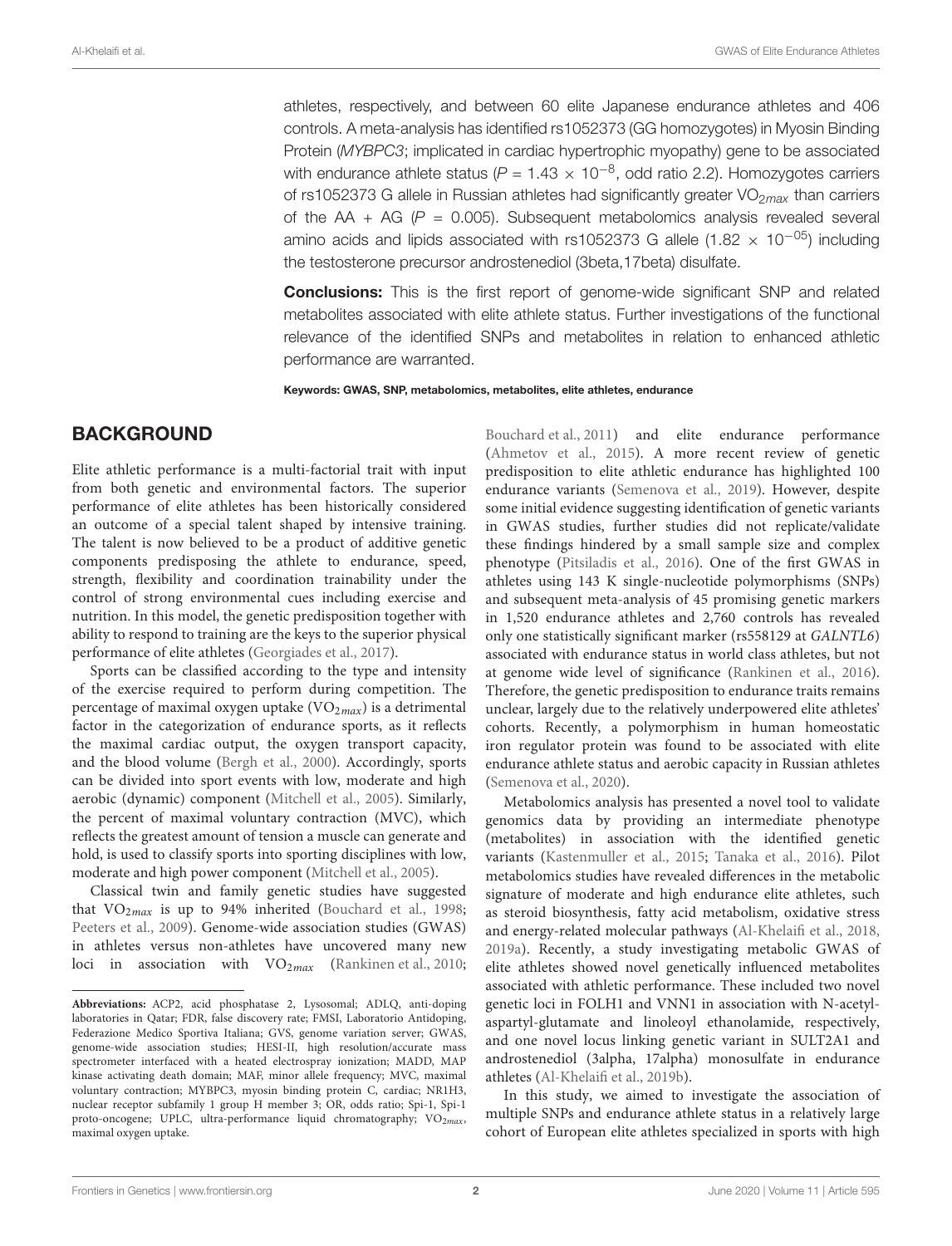and low/moderate aerobic component using GWAS approach and replicate our findings in elite Russian and Japanese athletes. We also aimed to perform functional validation using  $VO<sub>2max</sub>$ testing and metabolomics analysis by identifying metabolites that are associated with significant endurance-related SNPs.

### RESULTS

### Genome-Wide Association Study

Athletes from the discovery cohort were classified into different groups of sports following previously published sports classification criteria [\(Mitchell et al.,](#page-9-2) [2005\)](#page-9-2), as shown in **[Table 1](#page-3-0)**.

The principle component analysis (PCA) of the genotyping data revealed no influence of sport disciplines (**[Figure 1A](#page-3-1)**) or training modality (i.e., sports with low/moderate versus high aerobic component) (**[Figure 1B](#page-3-1)**) on genotype distribution. Following quality control data processing, genotyping of 341385 SNPs in 796 European elite athletes revealed several variants associated with endurance athlete status, but none reached GWAS level of significance. **[Table 2](#page-4-0)** shows top SNPs  $(P < 5 \times 10^{-5})$  with their odd ratios (OR) in relation to elite athletic endurance, location according to function genome variation server (GVS), gene name and minor allele frequency (MAF) in sports with high and low/moderate aerobic component. MAF in non-elite athletes from 1,000 genome project were used as a reference. **[Figure 1](#page-3-1)** shows Manhattan (C) and quartile-quartile (QQ) plots (D) of GWAS hits associated with endurance.

## Replication of Endurance SNPs in Russian and Japanese Elite Athlete **Cohorts**

Replication of results was performed by comparing the frequencies of the most significant SNPs ( $\dot{P}$  < 10<sup>-5</sup>) in 242 elite Russian high and 168 low/moderate aerobic athletes, and in 60 elite Japanese endurance athletes and 406 controls. Out of the 9 top SNPs identified form the GWAS discovery stage, the rs1052373 (MYBPC3) and rs7120118 (NR1H3) showed significant association with endurance in Russian and Japanese  $(P < 0.05)$ . However, the association was driven by a dominant model since results of this analysis showed over representation for rs1052373 GG and rs7120118 TT genotypes in the high endurance group. A subsequent meta-analysis has confirmed the over representation of the rs1052373 GG and rs7120118 TT genotypes in high endurance sports at genome-wide and Bonferroni levels of significance  $(1.43 \times 10^{-8}$  and  $1.66 \times 10^{-7}$ , respectively) (**[Table 3](#page-5-0)**). The combined analysis showed no evidence of heterogeneity and direction of association was similar in all three cohorts.

The regional association plot for the rs1052373 G allele in MYBPC3 gene revealed a number of SNPs in the same LD block in association with high endurance including the rs7120118 T allele in NR1H3 gene (**[Figure 2](#page-6-0)**).

To validate the potential functionality of the identified GWAS SNPs, association of the identified two SNPs (rs1052373 G and rs7120118 T alleles) with  $VO<sub>2max</sub>$  was investigated in a subgroup of the Russian replication cohort in which VO2max data was available. This included 32 elite Russian long-distance athletes [19 biathletes, 13 cross-country skiers; 17 females, age 23.5 (3.5) years; 15 males, age 21.3 (4.1) years]. The rs1052373 GG carriers had significantly greater  $VO<sub>2max</sub>$  than carriers of the AA + AG (P = 0.005 adjusted for sex). Similarly, rs7120118 TT carriers showed a trend of higher  $VO<sub>2max</sub>$  than carriers of the CC + CT (P = 0.053) adjusted for sex).

For further validation of the potential functionality of the identified GWAS SNPs, metabolomics of 750 metabolites was carried out in a subset of the discovery cohort  $(n = 490)$  and enriched metabolic pathways associated with the rs1052373 G allele and rs7120118 T alleles were determined (**[Table 4](#page-6-1)**). Among the metabolic pathways associated with rs56330321 and rs7120118, various lipids and amino acids were significantly altered by their genotypes. However, only 5alpha-androstan-3alpha,17alpha-diol disulfate reached Bonferroni level of significance (**[Table 4](#page-6-1)**), exhibiting higher levels in rs1052373 GG and rs7120118 TT carriers compared to AA + AG and CC + TC carriers, respectively (**[Figure 3](#page-7-0)**).

# **DISCUSSION**

Genetic predisposition into cardiorespiratory fitness and response to exercise training has been previously described [\(Lortie et al.,](#page-9-10) [1982;](#page-9-10) [Prud'homme et al.,](#page-10-7) [1984;](#page-10-7) [Hamel et al.,](#page-9-11) [1986;](#page-9-11) [Bouchard et al.,](#page-9-12) [1994,](#page-9-12) [1998,](#page-9-3) [1999\)](#page-9-13). Since endurance performance sports are characterized by increased cardiorespiratory capacity, genetic predisposition into elite endurance performance is also expected to be genetically influenced [\(Guth and](#page-9-14) [Roth,](#page-9-14) [2013\)](#page-9-14). However, genetic studies of elite athletic endurance showed inconsistent results [\(Guth and Roth,](#page-9-14) [2013;](#page-9-14) [Ahmetov and Fedotovskaya,](#page-9-15) [2015;](#page-9-15) [Pitsiladis et al.,](#page-10-3) [2016;](#page-10-3) [Wang et al.,](#page-10-8) [2016\)](#page-10-8). The aims of this study were to carry out the largest GWAS study of elite European athletes to date using a unique SNP microarray that is enriched with genes involved in different metabolic pathways with direct influence on various physiological pathways characteristic of elite athletes. GWAS results have revealed a number of novel SNPs associated with endurance but none reached the GWAS level of significance. Replication of the top identified SNP associations in two independent cohorts of elite athletes from Russia and Japan has confirmed the association of rs7120118 and rs1052373 with endurance athlete status. Subsequent meta-analysis of the three cohorts has revealed for the first time that both SNPs were associated with endurance athlete status at genome-wide and Bonferroni level of significance, respectively. Functional validation has revealed the association of the two SNPs with increased Vo2max and levels of the testosterone precursor 5alpha-androstan-3alpha,17alpha-diol disulfate.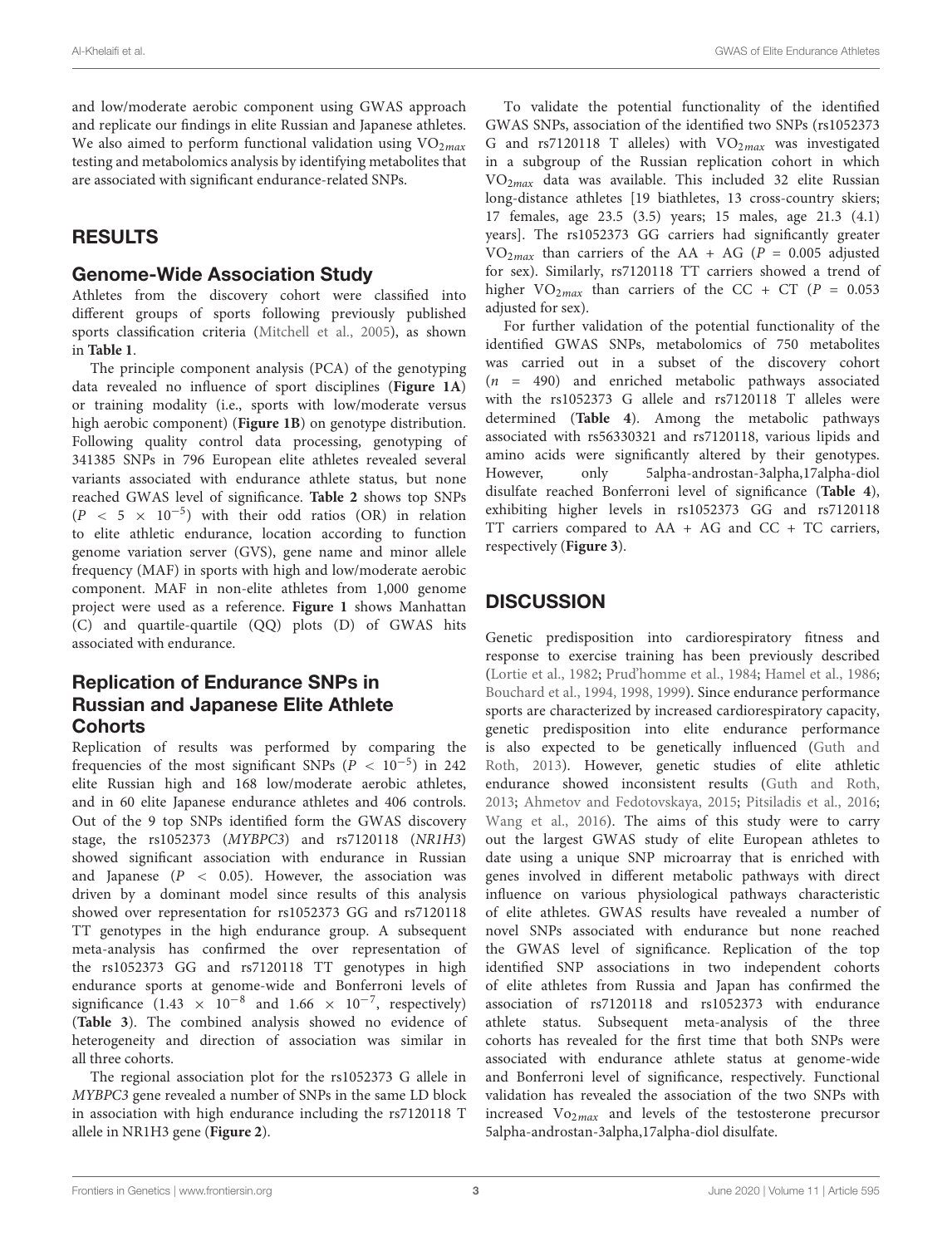|                    | Low/moderate (<70% VO <sub>2</sub> max) |                     | High ( $>70\%$ VO <sub>2</sub> max)                            |                              |                    |     |
|--------------------|-----------------------------------------|---------------------|----------------------------------------------------------------|------------------------------|--------------------|-----|
| High $(>50\%$ MVC) | Wrestling and Judo (8M)                 | Skate boarding (2M) | Modern Pentathlon (1F)                                         |                              |                    |     |
|                    |                                         |                     | Kayaking (1F)                                                  | Rowing (9M/8F)               | Biathlon (2M/1F)   |     |
|                    | Weightlifting (14M/7F)                  |                     | Boxing (4M/7F)                                                 | Cycling (157M/49F)           | Triathlon (8M/9F)  |     |
| Moderate           | Jumping (athletics) (1F)                |                     | Handball (19M/3F)                                              | Skiing Cross Country (3M/1F) | Basketball (3M)    | 165 |
| (20-50% MVC)       | Rugby (15M)                             | Aquatics (3M/2F)    |                                                                |                              |                    |     |
|                    | Athletics other (41M/26F)               | Sprint (2M)         | Hockey (4M/1F)                                                 |                              | Swimming (25M/16F) |     |
| Low $(<20\%$ MVC)  | Baseball (2M)                           |                     | Long-Distance running and marathon (37M/12F)<br>Tennis (3M/3F) |                              |                    |     |
|                    | Volleyball (2M)                         |                     |                                                                |                              |                    |     |
|                    | Table tennis (9M)                       |                     | Soccer (256M/1F)                                               | Ultra-running (1F)           | Football (17M/1F)  |     |
|                    | 134                                     |                     | 662                                                            |                              |                    |     |

<span id="page-3-0"></span>**TABLE 1** | Classification of GWAS participants according to sports classes.

Distribution of elite athletes in various categories based on sport type-associated peak dynamic (maximal oxygen uptake percentage; VO<sub>2max</sub>) and peak static (maximal voluntary muscle contraction percentage; MVC) components achieved during competition as described previously [\(Mitchell et al.,](#page-9-2) [2005\)](#page-9-2).



<span id="page-3-1"></span>GC = 1.006) (D) plots illustrating GWAS results in association with endurance.

The top identified GWAS significant SNP (rs1052373) is located within MYBPC3 gene. MYBPC3 codes for a myosin-associated protein expressed in the cross-bridgebearing zone (C region) of A bands in striated muscle. The phosphorylation of MYBPC3 protein modulates cardiac contraction [\(Moss et al.,](#page-10-9) [2015\)](#page-10-9). Mutations in MYBPC3 were previously associated with a lower super-relaxed state in patients with hypertrophic cardiomyopathy (HCM)

[\(McNamara et al.,](#page-9-16) [2017\)](#page-9-16). Intense exercise can trigger heart remodeling to compensate for the elevations in blood pressure or volume by increasing muscle mass. Hence, hearts of the endurance athletes typically exhibit an eccentric cardiac hypertrophy with increased cavity dimension and wall thickness [\(Pelliccia et al.,](#page-10-10) [1991;](#page-10-10) [Hedman et al.,](#page-9-17) [2015\)](#page-9-17), which is influenced by the type of sport performed [\(Pelliccia,](#page-10-11) [1996;](#page-10-11) [Pelliccia et al.,](#page-10-12) [1999;](#page-10-12) [Maron and Pelliccia,](#page-9-18) [2006\)](#page-9-18). As a result, the endurance-trained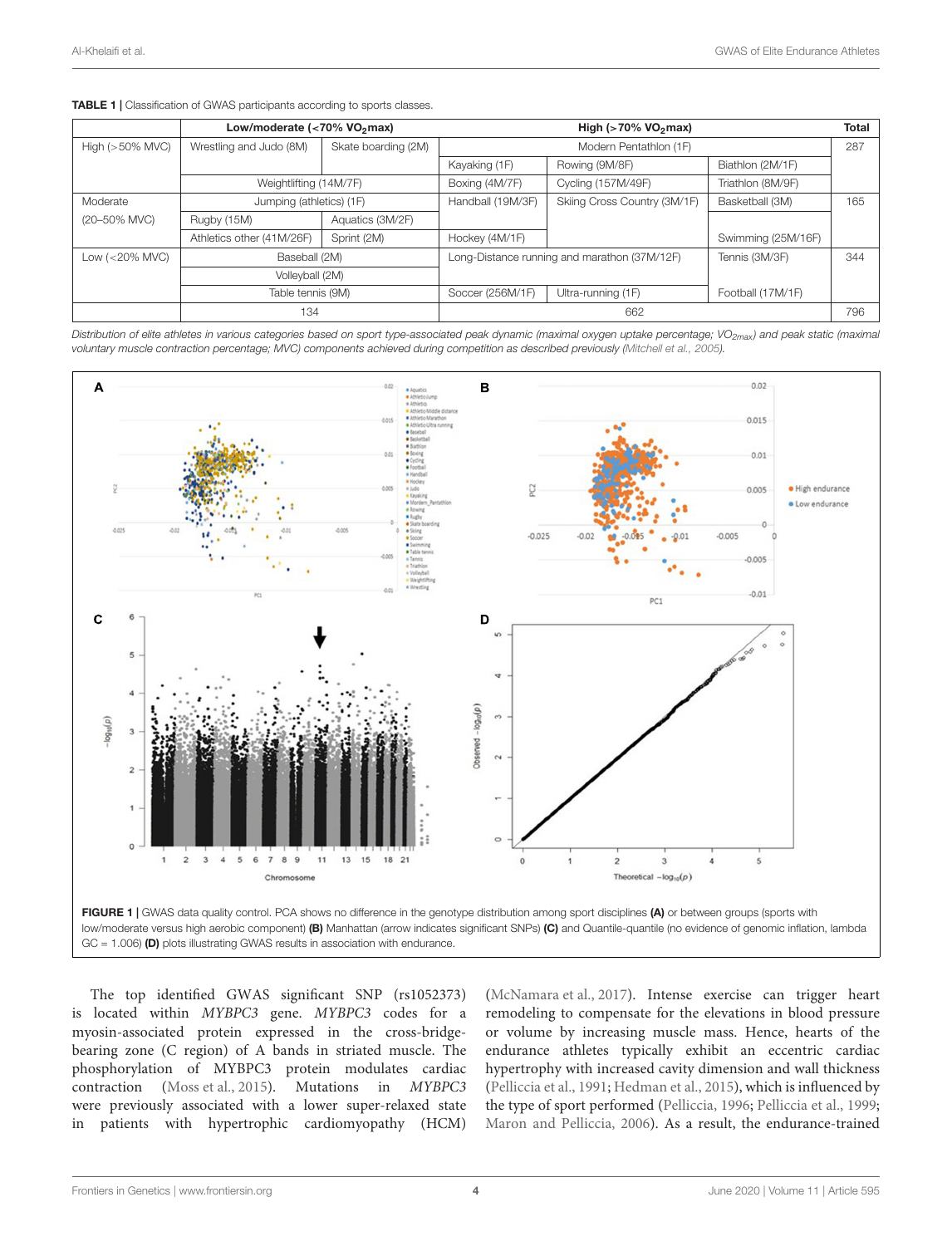| alp         | Chromosome | Position  | Reference |     | $\frac{1}{2}$ | Standard | P value               | Function   | Gene list         | MAF-high          | MAF-moderate/low  | <b>MAF-non-</b> |
|-------------|------------|-----------|-----------|-----|---------------|----------|-----------------------|------------|-------------------|-------------------|-------------------|-----------------|
|             |            |           | base      |     |               | error    |                       | <b>GVS</b> |                   | aerobic $N = 662$ | aerobic $N = 134$ | athletes        |
| 38029108    |            | 22945314  |           | 795 | 0.5293        | 0.1435   | $9.23\times10^{-6}$   | intron     | CYFIP1            | 0.4448            | 0.403             | $G = 0.36$      |
| kgp5680198  |            | 34627202  |           | 792 | 0.5151        | 0.1545   | $1.75 \times 10^{-5}$ | intergenic | -OC102724945      | 0.2135            | 0.3246            | $C = 0.27$      |
| rs10838681  |            | 47275064  |           | 794 | 0.5208        | 0.1526   | $1.92 \times 10^{-5}$ | intron     | NR1H3             | 0.233             | 0.3496            | $A = 0.35$      |
| kgp2861067  |            | 234653039 |           | 795 | 0.2227        | 0.3551   | $2.34\times10^{-5}$   | intron     | UGT1A10           | 0.01815           | 0.0597            | $T = 0.013$     |
| kgp11512684 |            | 23798492  |           | 793 | 0.202         | 0.3808   | $2.66\times10^{-5}$   | intron     | C5                | 0.01364           | 0.04887           | $A = 0.016$     |
| rs1052373   |            | 47354787  |           | 796 | 0.5393        | 0.1475   | $2.81 \times 10^{-5}$ | missense   | MYBPC3            | 0.2764            | 0.3955            | $T = 0.39$      |
| rs17020631  |            | 94380515  |           | 795 | 0.3064        | 0.2866   | $3.68 \times 10^{-5}$ | intron     | GRID <sub>2</sub> | 0.0287            | 0.09398           | $G = 0.09$      |
| rs1949886   |            | 30311066  |           | 796 | 4.346         | 0.3573   | $3.92\times10^{-5}$   | intergenic | none              | 0.1329            | 0.03731           | $A = 0.15$      |
| rs7120118   |            | 47286290  |           | 796 | 0.5455        | 0.1475   | $3.97 \times 10^{-5}$ | intron     | NR1H3             | 0.2696            | 0.3881            | $C = 0.38$      |

heart can deliver a large maximal systolic volume (35% larger than untrained heart) in order to produce a large cardiac output [\(Ogawa et al.,](#page-10-13) [1992;](#page-10-13) [Pelliccia et al.,](#page-10-12) [1999\)](#page-10-12). Since carriers of the GG allele exhibit a benign phenotype of HCM according to NIH's ClinVar database [\(Landrum et al.,](#page-9-19) [2018\)](#page-9-19), the mild phenotype may be enhancing exercise-triggered physiological adaptations. The seemingly dominant effect of rs1052373 GG on increased  $VO<sub>2max</sub>$  and endurance may support this added advantage although more studies are needed to confirm this finding. These adaptations, however, might be associated with a greater risk of cardiovascular disease. Indeed, we have recently shown that endurance athletes with high cardiovascular demand (higher blood pressure and stroke volume) show metabolic signature consistent with higher risk of cardiovascular disease [\(Al-Khelaifi](#page-9-8) [et al.,](#page-9-8) [2019a\)](#page-9-8). When investigating the expression quantitative trait loci (eQTLs) associated with rs1052373, a number of genes was identified including SPI1, MYBPC3, MADD, ACP2 and NR1H3 [\(Ray et al.,](#page-10-14) [1990;](#page-10-14) [Tang and Chu,](#page-10-15) [2002;](#page-10-15) [Mannan](#page-9-20) [et al.,](#page-9-20) [2004;](#page-9-20) [Wu et al.,](#page-10-16) [2012;](#page-10-16) [Carrier et al.,](#page-9-21) [2015;](#page-9-21) [Theofilopoulos](#page-10-17) [and Arenas,](#page-10-17) [2015\)](#page-10-17). Interestingly, eQTL (GTEx) showed that rs1052373 polymorphism is associated with expression level of MADD and ACP2 in heart, but not MYBPC3. Since MAP kinase plays an important role of cardiac hypertrophy [\(Zhang](#page-10-18) [et al.,](#page-10-18) [2003\)](#page-10-18), the association between rs1052373 polymorphism and  $VO<sub>2max</sub>$  and endurance may also be explained by MADD expression, although this needs further validatoin. Information related to function and associated diseases with these genes are summarized in **[Supplementary Table S1](#page-9-22)**.

The other significant association was between rs7120118 TT carriers and high endurance. Rs7120118 is located in NR1H3 gene that codes for a nuclear receptor regulating macrophage function, lipid homeostasis and inflammation. NR1H3, also known as liver X Receptor Alpha (LXRA), plays an important role in the regulation of cholesterol homeostasis including adrenal steroidogenesis [\(Repa et al.,](#page-10-19) [2002;](#page-10-19) [Cummins et al.,](#page-9-23) [2006\)](#page-9-23). The association of rs7120118 with high endurance could be reflecting the high linkage disequilibrium  $(r^2 = 0.89, P < 0.0001)$  between rs7120118 TT and the potentially functional rs1052373 GG. It could, however, be related to increased synthesis of the testosterone precursor 5alphaandrostan-3alpha,17alpha-diol disulfate since NR1H3 regulates hypothalamo-pituitary–adrenal steroidogenesis [\(Handa et al.,](#page-9-24) [2011\)](#page-9-24). Indeed, we have previously shown that high-endurance athletes exhibit elevated levels of several sex hormone steroids involved in testosterone synthesis including 5alpha-androstan-3alpha,17alpha-diol disulfate [\(Al-Khelaifi et al.,](#page-9-7) [2018\)](#page-9-7) with implication on improving performance due to enhanced glucose metabolism and protein synthesis in the muscle [\(Sato et al.,](#page-10-20) [2008\)](#page-10-20). The functional relevance of these associations remains to be further validated.

<span id="page-4-0"></span>Study limitations: The lack of information about participants and the heterogeneity of their sport groups were major limitations of this study. To overcome these limitations and to increase the power of the study, genotyping was compared between athletes who belong to high endurance versus moderate endurance performance sports instead of power versus endurance due to the overlap between the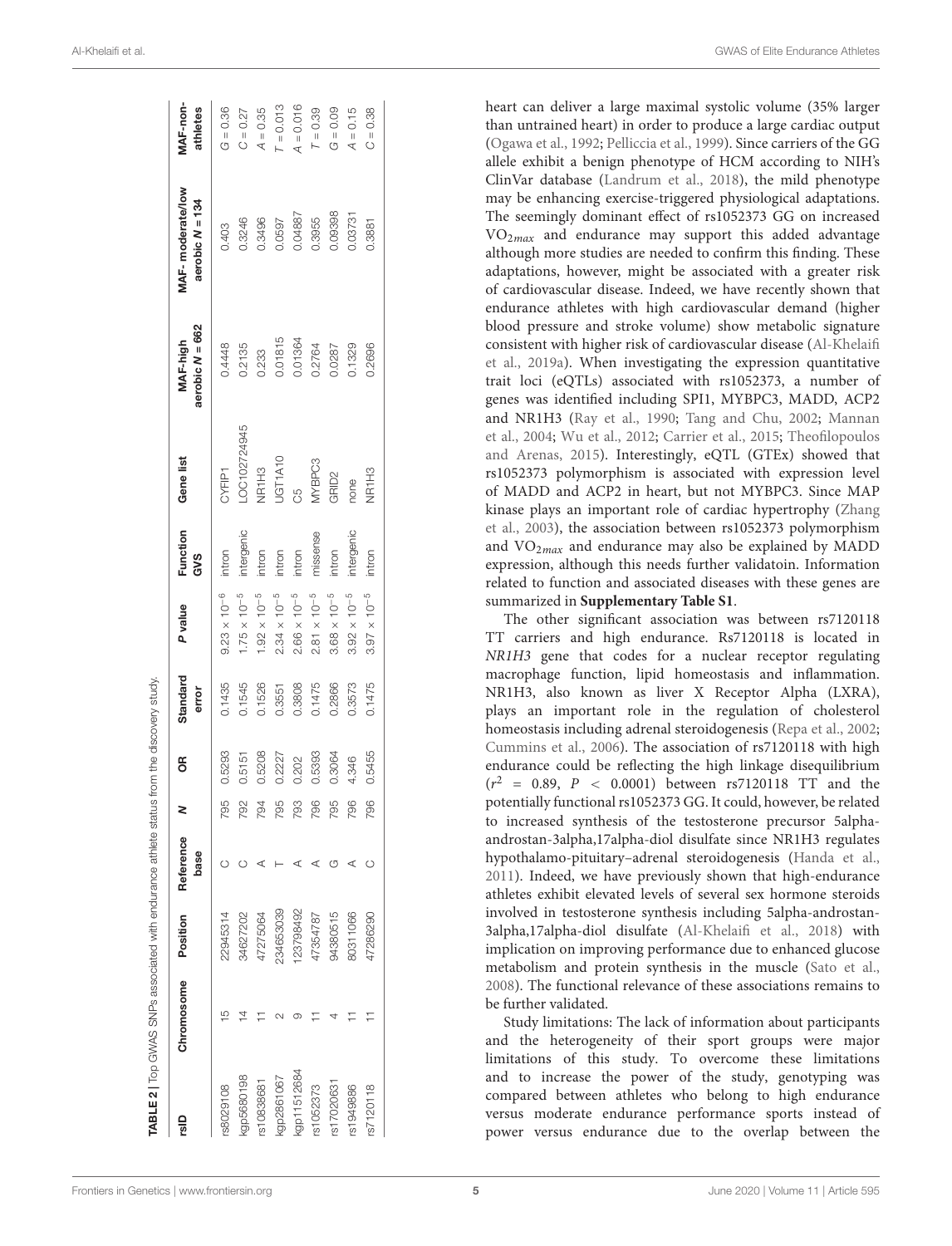| క్టే | ይ<br>ማ    | ၉             |                       | GWAS                |       | Russian             |        | Japanese            |                       | Combined            |               |                  |
|------|-----------|---------------|-----------------------|---------------------|-------|---------------------|--------|---------------------|-----------------------|---------------------|---------------|------------------|
|      |           |               | ۵                     | OR (95% CI)         | ۵     | OR (95% CI)         | Q      | OR (95% CI)         | Q                     | OR (95% CI)         |               | P <sub>het</sub> |
|      | rs1052373 | G             | $5.48 \times 10^{-6}$ | 2.61 (1.72-3.94)    | 0.012 | $1.67(1.12 - 2.49)$ | 0.0027 | $2.92(1.41 - 6.05)$ | $1.43 \times 10^{-8}$ | $2.17(1.67 - 2.84)$ | 35            | $\frac{2}{3}$    |
|      | rs7120118 | $\frac{1}{2}$ | $1.26 \times 10^{-5}$ | $2.49(1.65 - 3.75)$ | 0.016 | $1.64(1.10 - 2.45)$ | 0.0352 | 2.48 (1.10-5.56)    | $1.66 \times 10^{-7}$ | $2.07(1.59 - 2.70)$ | $\frac{1}{2}$ | 0.3              |

two classes as per Mitchell's categorization [\(Mitchell et al.](#page-9-2) , [2005\)](#page-9-2). Other limitations included using add-on replication studies (Russian and Japanese cohorts) rather than using a carefully designed replication. However, differences were confirmed in each study separately and the subsequent metaanalysis confirmed the significance of the association of the two SNPs with endurance.

### **CONCLUSION**

This study reports the first GWAS significant SNP (rs1052373) in MYBPC3 in association with endurance athlete status with a direct relevance to cardiac hypertrophy and contraction. The SNP is associated with increased  $VO<sub>2max</sub>$  and elevated levels of the testosterone precursor androstenediol (3beta,17beta) disulfate, both phenotypes that potentially contribute to the superior performance of endurance athletes. This study also identifies a second SNP (rs7120118) associated with endurance at Bonferroni level of significance in NR1H3. This SNP could be either working independently of rs1052373 through influencing steroidogenesis or could be acting as a marker of rs1052373. Further investigations of the functional relevance of the identified SNPs and associated metabolites in relation to enhanced athletic performance are warranted.

### **METHODS**

The aim of this study is to investigate the genetic predisposition to elite athletic endurance through conducting the largest GWAS in elite athletes to date, followed by functional validation through aerobic capacity testing and metabolomics analysis to shed light on the underlying mechanisms of genetic associations.

### **Participants**

### Discovery Study

<span id="page-5-0"></span>Seven hundred and ninety six consented European internationallevel athletes (645 males, 151 females) from different sports disciplines who participated in national or international sports events and tested negative for doping substances at anti-doping laboratories in Qatar (ADLQ) and Italy (FMSI) were included in this study. No other information of participants was available due to the strict anonymization process undertaken by the anti-doping laboratories. This study was performed in line with the World Medical Association Declaration of Helsinki – Ethical Principles for Medical Research Involving Human Subjects. All protocols were approved by the Institutional Research Board of ADLQ (F2014000009). Athletes were dichotomized into groups with different aerobic (dynamic) and power (static) components (**[Table 1](#page-3-0)**) based on their sport types as described previously [\(Mitchell et al.](#page-9-2) , [2005\)](#page-9-2). **[Table 1](#page-3-0)** further lists the number of participants based on various analyses as per sport type in each class/group and their genders.

ABLE 3 | SNPs associated with Endurance athlete status from the discovery, replication and meta-analysis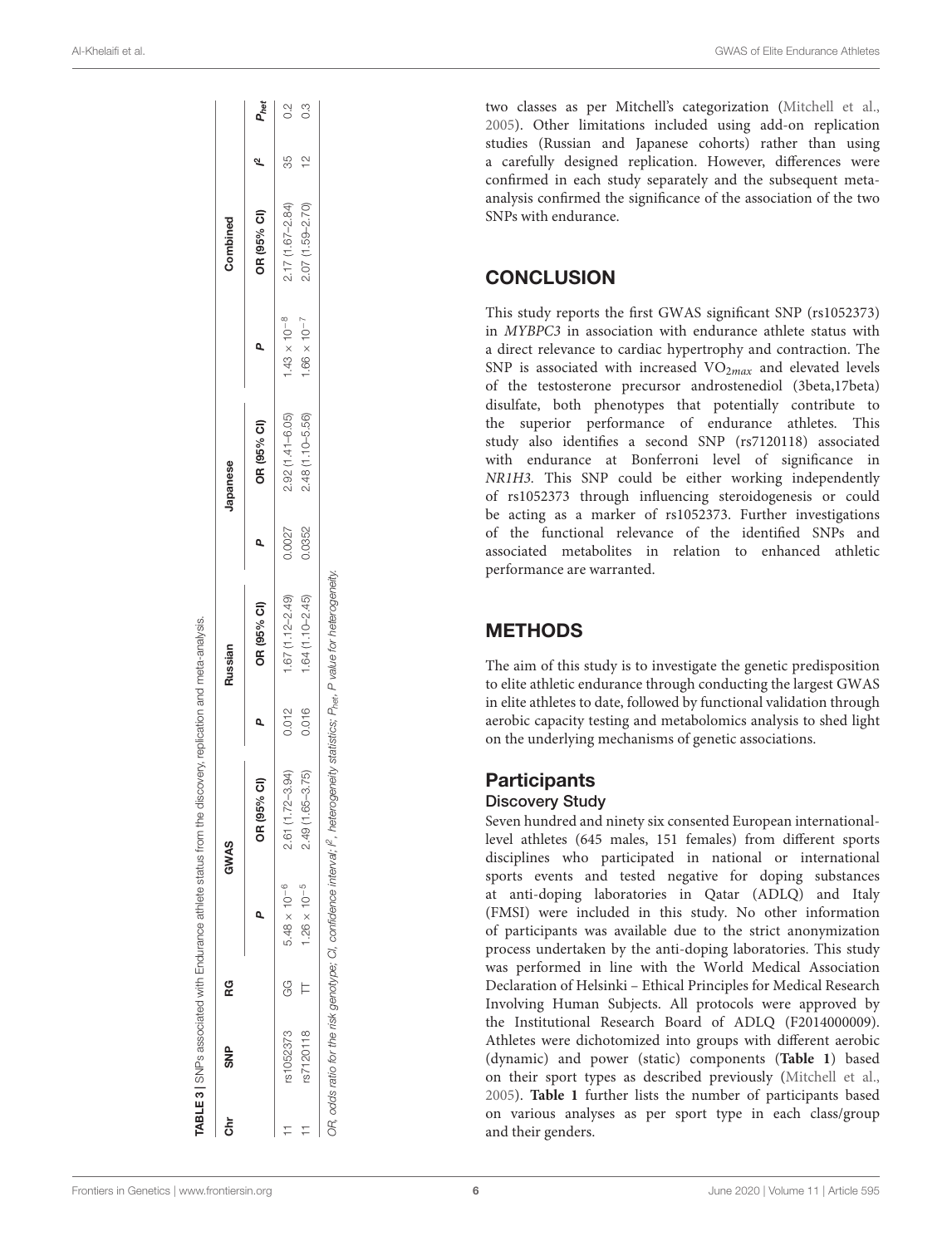

<span id="page-6-1"></span><span id="page-6-0"></span>TABLE 4 | Metabolites that belong to the significantly enriched phospholipids pathway Top metabolites associated with significant SNPs.

| <b>SNP</b> | <b>Beta</b> | SE.Beta | P                     | <b>Metabolites</b>                                | <b>SUPER PATHWAY</b> | <b>SUB PATHWAY</b>                                      |
|------------|-------------|---------|-----------------------|---------------------------------------------------|----------------------|---------------------------------------------------------|
| rs1052373  | $-0.36$     | 0.08    | $1.82 \times 10^{-5}$ | 5alpha-androstan-3alpha,17alpha-diol<br>disulfate | Lipid                | Androgenic steroids                                     |
|            | $-0.25$     | 0.07    | 0.000248              | 2-hydroxy-3-methylvalerate                        | Amino Acid           | Leucine, Isoleucine and Valine Metabolism               |
|            | $-0.23$     | 0.07    | 0.000879              | alpha-hydroxyisovalerate                          | Amino Acid           | Leucine, Isoleucine and Valine Metabolism               |
|            | 0.31        | 0.09    | 0.000928              | xylose                                            | Carbohydrate         | Pentose Metabolism                                      |
|            | $-0.23$     | 0.07    | 0.001226              | N1-methylinosine                                  | Nucleotide           | Purine Metabolism, (Hypo)Xanthine/Inosine<br>containing |
|            | $-0.23$     | 0.07    | 0.001315              | palmitoleoylcarnitine (C16:1)*                    | Lipid                | Fatty Acid Metabolism (Acyl Carnitine)                  |
|            | $-0.23$     | 0.07    | 0.001509              | 2-hydroxyadipate                                  | Lipid                | Fatty Acid, Dicarboxylate                               |
|            | $-0.22$     | 0.07    | 0.001516              | 2-methylcitrate/homocitrate                       | Energy               | <b>TCA Cycle</b>                                        |
|            | $-0.21$     | 0.07    | 0.001933              | myristoleoylcarnitine (C14:1)*                    | Lipid                | Fatty Acid Metabolism (Acyl Carnitine)                  |
| rs7120118  | $-0.33$     | 0.08    | $5.17 \times 10^{-5}$ | 5alpha-androstan-3alpha,17alpha-diol<br>disulfate | Lipid                | Androgenic Steroids                                     |
|            | $-0.27$     | 0.07    | 0.000136              | 2-hydroxy-3-methylvalerate                        | Amino Acid           | Leucine, Isoleucine and Valine Metabolism               |
|            | $-0.24$     | 0.07    | 0.000582              | alpha-hydroxyisovalerate                          | Amino Acid           | Leucine, Isoleucine and Valine Metabolism               |
|            | $-0.24$     | 0.07    | 0.000715              | N1-methylinosine                                  | Nucleotide           | Purine Metabolism, (Hypo)Xanthine/Inosine<br>containing |
|            | 0.31        | 0.09    | 0.001004              | xylose                                            | Carbohydrate         | Pentose Metabolism                                      |
|            | $-0.23$     | 0.07    | 0.001527              | 2-hydroxyadipate                                  | Lipid                | Fatty Acid, Dicarboxylate                               |
|            | 0.28        | 0.09    | 0.001966              | 5-acetylamino-6-formylamino-3-<br>methyluracil    | Xenobiotics          | Xanthine Metabolism                                     |
|            | $-0.22$     | 0.07    | 0.002116              | alpha-hydroxyisocaproate                          | Amino Acid           | Leucine, Isoleucine and Valine Metabolism               |
|            | $-0.22$     | 0.07    | 0.002216              | 2-methylcitrate/homocitrate                       | Energy               | <b>TCA Cycle</b>                                        |
|            | $-0.22$     | 0.07    | 0.002266              | glycerol                                          | Lipid                | Glycerolipid Metabolism                                 |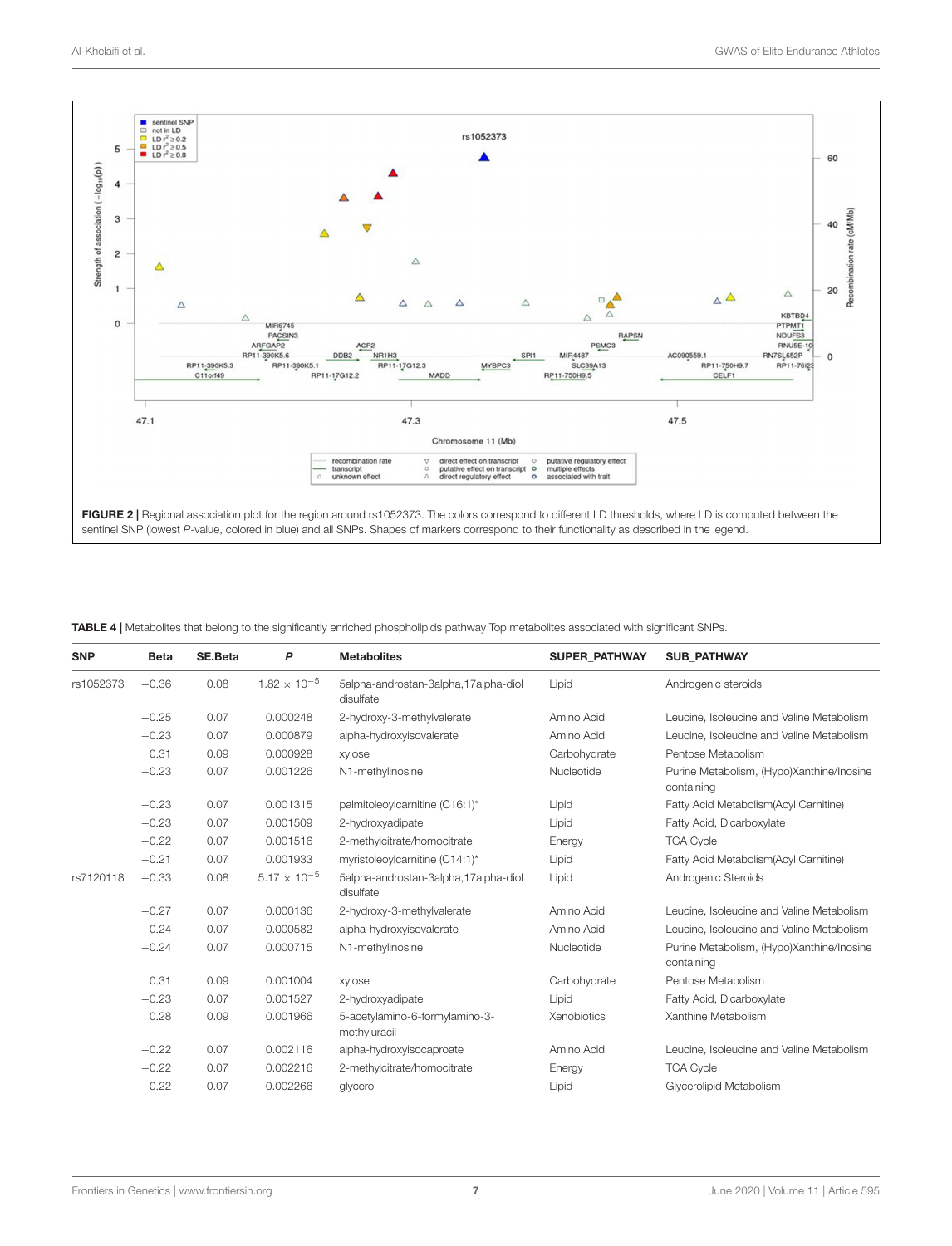

### <span id="page-7-0"></span>Replication Studies

The first replication study involved 410 Russian athletes [187 females, age 25.3 (4.1) years, 223 males, age 25.7 (4.3) years]. Athletes were dichotomized into two groups with different aerobic (dynamic) and power (static) components based on their sport types. Group 1 (242 athletes with high aerobic component) included biathletes ( $n = 19$ ), cross-country skiers ( $n = 16$ ), 800– 10,000 m runners ( $n = 9$ ), rowers ( $n = 9$ ), kayakers ( $n = 30$ ), canoers ( $n = 8$ ), speed skaters ( $n = 12$ ), short-trackers ( $n = 3$ ), swimmers ( $n = 38$ ), cyclists ( $n = 5$ ), race walkers ( $n = 6$ ), boxers ( $n = 43$ ), badminton players ( $n = 11$ ), basketball players  $(n = 6)$ , water polo players  $(n = 12)$ , football players  $(n = 9)$ , and ice hockey players ( $n = 6$ ). Group 2 (168 athletes with low aerobic component) included 100–400 m runners ( $n = 8$ ), wrestlers  $(n = 44)$ , alpine skiers  $(n = 2)$ , sailors  $(n = 2)$ , synchronized swimmer ( $n = 1$ ), taekwondo athletes ( $n = 5$ ), baseball players ( $n = 10$ ), volleyball players ( $n = 19$ ), table tennis players ( $n = 5$ ), softball players ( $n = 5$ ), rhythmic gymnasts  $(n = 7)$ , chess players  $(n = 5)$ , throwers  $(n = 6)$ , athletics jumpers  $(n = 16)$ , ski jumpers  $(n = 2)$ , weightlifters  $(n = 25)$ , ure skaters  $(n = 6)$ . All athletes were Olympic team members (International level; all Caucasians of Eastern European descent) who have tested negative for doping substances. The Russian study was approved by the Ethics Committee of the Federal Research and Clinical Center of Physical-chemical Medicine of the Federal Medical and Biological Agency of Russia. Written informed consent was obtained from each participant. The study complied with the guidelines set out in the Declaration of Helsinki and ethical standards in sport and exercise science research. The experimental procedures were conducted in accordance with the set of guiding principles for reporting the results of genetic association studies defined by the STrengthening the REporting of Genetic Association studies (STREGA) Statement.

The second replication study involved endurance athletes  $(n = 60)$  and controls  $(n = 406)$  from Japan. All endurance athletes were track and field competitors who participated in endurance events from 800 m to marathon. In addition, all athletes were international athletes who had competed at major international competitions. All controls were healthy Japanese individuals. All subjects gave written informed consent before their inclusion in the study. The study protocols were approved by the ethics committee of the Juntendo University and was conducted according to the Declaration of Helsinki.

### Aerobic Capacity Testing

 $VO<sub>2max</sub>$  in biathletes and cross-country skiers was determined using an incremental test to exhaustion on a treadmill HP Cosmos (Germany). The initial speed was 7 km/h, the increment was 0.1 km/h every 10 s.  $\text{VO}_{2max}$  was determined breath by breath using a MetaMax 3B-R2 gas analysis system.  $\dot{V}O_{2max}$  was recorded as the highest mean value observed over a 30 s period.

### **Genotyping** Discovery Study

DNA was extracted from leukocytes (venous blood) samples from all participants using DNeasy Blood & Tissue kit (Qiagen) following manufacturer's instructions. The concentration and the quality of DNA were assessed using the Nanodrop (Thermo Fisher) and Qubit Fluorometer (Invitrogen) to ensure sufficient amount and quality of DNA were obtained for genotyping. Illumina Drug Core array-24 BeadChips was chosen for the genotyping of 476,728 SNPs in the 796 European elite athletes collected for Anti-Doping analysis (discovery cohort). This array contains over 240,000 highly-informative genome-wide tag SNPs and a novel ∼200,000 custom marker set designed to support studies of drug target validation and treatment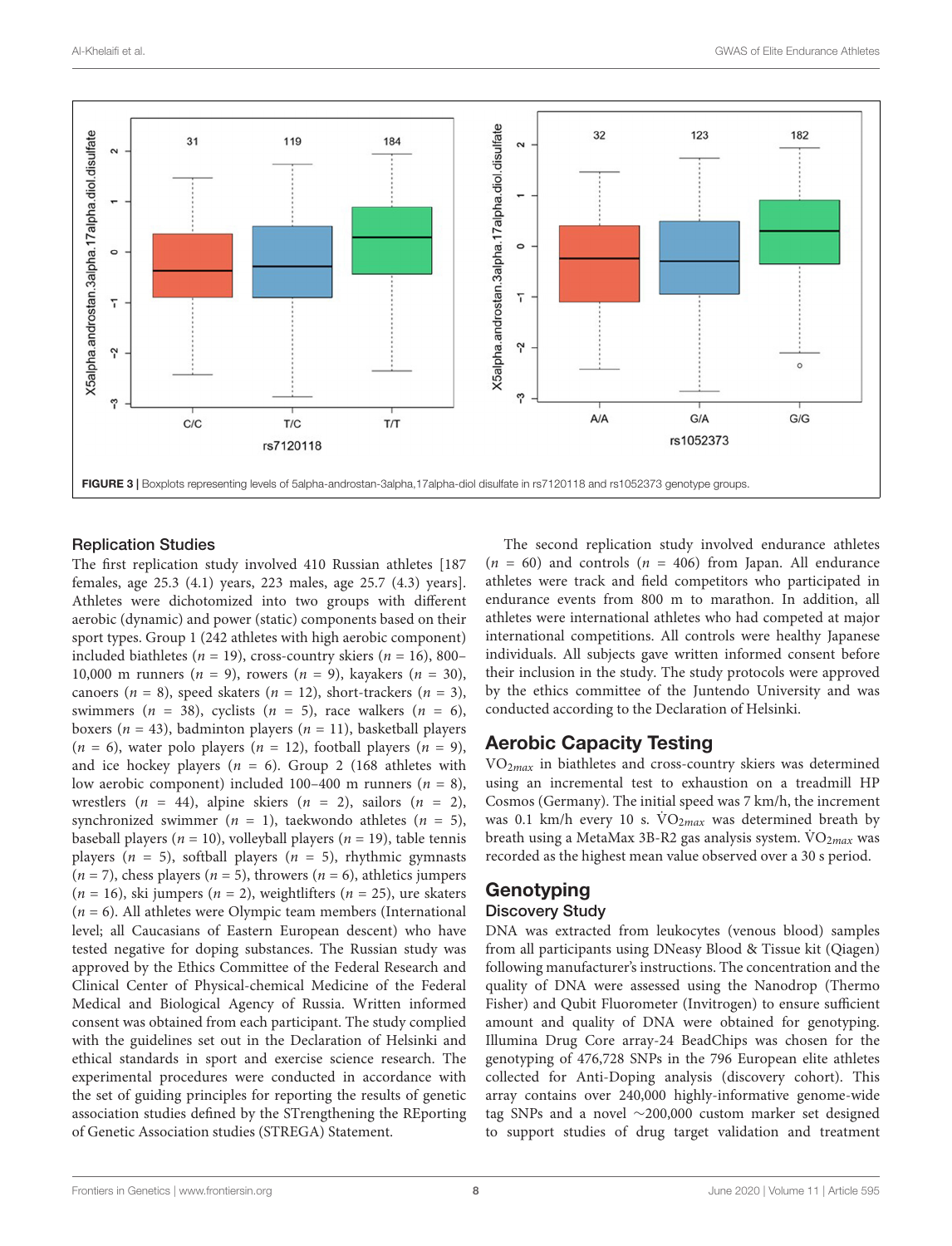response. The assay required 200 ng of DNA sample as input with a concentration of at least 50 ng/ $\mu$ l. All further procedures were performed according to the instructions of Infinium HD Assay according to manufacturer's instructions. Briefly, 4 µl of obtained DNA was mixed with Illumina amplification reagents and incubated overnight at  $37^{\circ}$ C in hybridization oven. On the second day, enzymatic reagents were used to fragment the amplified DNA then precipitated by centrifugation. Subsequently, re-suspended pellet was loaded in the beadchip then incubated overnight at 48°C in hybridization oven. On third day, beadchips underwent enzymatic base extension and fluorescent staining. Lastly, after coating, the beadchips were imaged using iScan.

### Replication Studies

Molecular genetic analysis in Russian cohorts was performed with DNA samples obtained from leukocytes (venous blood). Four ml of venous blood were collected in tubes containing EDTA (Vacuette EDTA tubes, Greiner Bio-One, Austria). Blood samples were transported to the laboratory at 4◦C and DNA was extracted on the same day. DNA extraction and purification were performed using a commercial kit according to the manufacturer's instructions (Technoclon, Russia) and included chemical lysis, selective DNA binding on silica spin columns and ethanol washing. Extracted DNA quality was assessed by agarose gel electrophoresis at this step. HumanOmni1- Quad BeadChips (Illumina Inc, United States) were used for genotyping of 1,140,419 SNPs in athletes and controls. The assay required 200 ng of DNA sample as input with a concentration of at least 50 ng/ $\mu$ l. Exact concentrations of DNA in each sample were measured using a Qubit Fluorometer (Invitrogen, United States). All further procedures were performed according to the instructions of Infinium HD Assay. For the second replication study, total DNA was isolated from saliva or venous blood using Oragene·DNA Collection Kits (DNA genotek, Ontario, Canada) or QIAamp DNA blood Maxi Kit (QIAGEN, Hilden, Germany), respectively. The total DNA content was measured using a NanoDrop 8000 spectrophotometer (Thermo Fisher Scientific, MA, United States). Subsequently, DNA samples were adjusted to a concentration of 50 ng/ $\mu$ L with TE buffer and were stored at 4◦C. Total DNA samples were genotyped for more than 700,000 markers using the Illumina® HumanOmniExpress Beadchip.

### Data Extraction and SNP Identification

Raw data was extracted, peak-identified and QC processed using Illumina iScan hardware and software. These systems are built on a web-service platform utilizing Microsoft's NET technologies, which run on high-performance application servers and fiberchannel storage arrays in clusters to provide active failover and load-balancing.

### Metabolomics

Screening of serum metabolites was performed in 490 elite athletes (**[Supplementary Table S2](#page-9-22)**) using protocols established at Metabolon, Durham, NC, United States. The platform utilizes Waters ACQUITY ultra-performance liquid

chromatography (UPLC) and a Thermo Scientific Q-Exactive high resolution/accurate mass spectrometer interfaced with a heated electrospray ionization (HESI-II) source and Orbitrap mass analyzer operated at 35,000 mass resolution. Detailed protocol and QC measures were previously published [\(Evans](#page-9-25) [et al.,](#page-9-25) [2009;](#page-9-25) [Al-Khelaifi et al.,](#page-9-7) [2018\)](#page-9-7).

### Statistical Analysis

Following genotyping using Illumina's Drug Core SNP array, analysis was performed using Plink v1.9. Quality control measures were applied to the genotype data set to exclude samples with low genotype call rate or excess heterozygosity. Accordingly, SNPs with a genotype call rate <98%, minor allele frequency <1%, or deviating from Hardy-Weinberg equilibrium ( $P$  < 10<sup>-6</sup>) were excluded. After filtering the data with the above criteria, 341,385 SNPs were used in analysis. Population background was determined using principal component analysis (PCA) in comparision to samples from HapMap project and only samples with European ancestry were included in the analysis. The analysis in European and Russian cohorts was performed using linear or logistic regression models. A model incorporating sports grouped by training modalities (i.e., sports with high versus low/moderate aerobic component) was used for the discovery cohort after incorporating gender and PCA components 1, 2, 3 & 4 as covariates in the model. A stringent Bonferroni level of significance of  $P \le 0.05/341385 = 1.46 \times 10^{-7}$  was used to define significant associations. To perform the metaanalysis, the Cochrane Review Manager version 5.3 was used. Random and fixed effect models were applied. The heterogeneity degree between the studies was assessed with the I<sup>2</sup> statistics. Associations between SNPs and metabolite levels were computed using lm function in R (version 3.3.1) while correcting for gender, hemolysis and PCA. An additive inheritance model was used (SNPs were coded as 0,1,2 according to their genotype group. Pathway enrichment analyses were carried out using Chi square tests to identify pathways with enriched metabolites ranked by P-value from the linear model since Bonferroni level of significance was not observed.

### DATA AVAILABILITY STATEMENT

The SNP data supporting this study is available at: [https://](https://figshare.com/articles/GWAS_elite_endurance_athletes/12199760) [figshare.com/articles/GWAS\\_elite\\_endurance\\_athletes/1219976](https://figshare.com/articles/GWAS_elite_endurance_athletes/12199760) [0.](https://figshare.com/articles/GWAS_elite_endurance_athletes/12199760) Summary statistics will be made available through the NHGRI-EBI GWAS Catalog: [https://www.ebi.ac.uk/gwas/downloads/](https://www.ebi.ac.uk/gwas/downloads/summary-statistics) [summary-statistics.](https://www.ebi.ac.uk/gwas/downloads/summary-statistics)

### ETHICS STATEMENT

This study was performed in accordance with the World Medical Association Declaration of Helsinki. All protocols were approved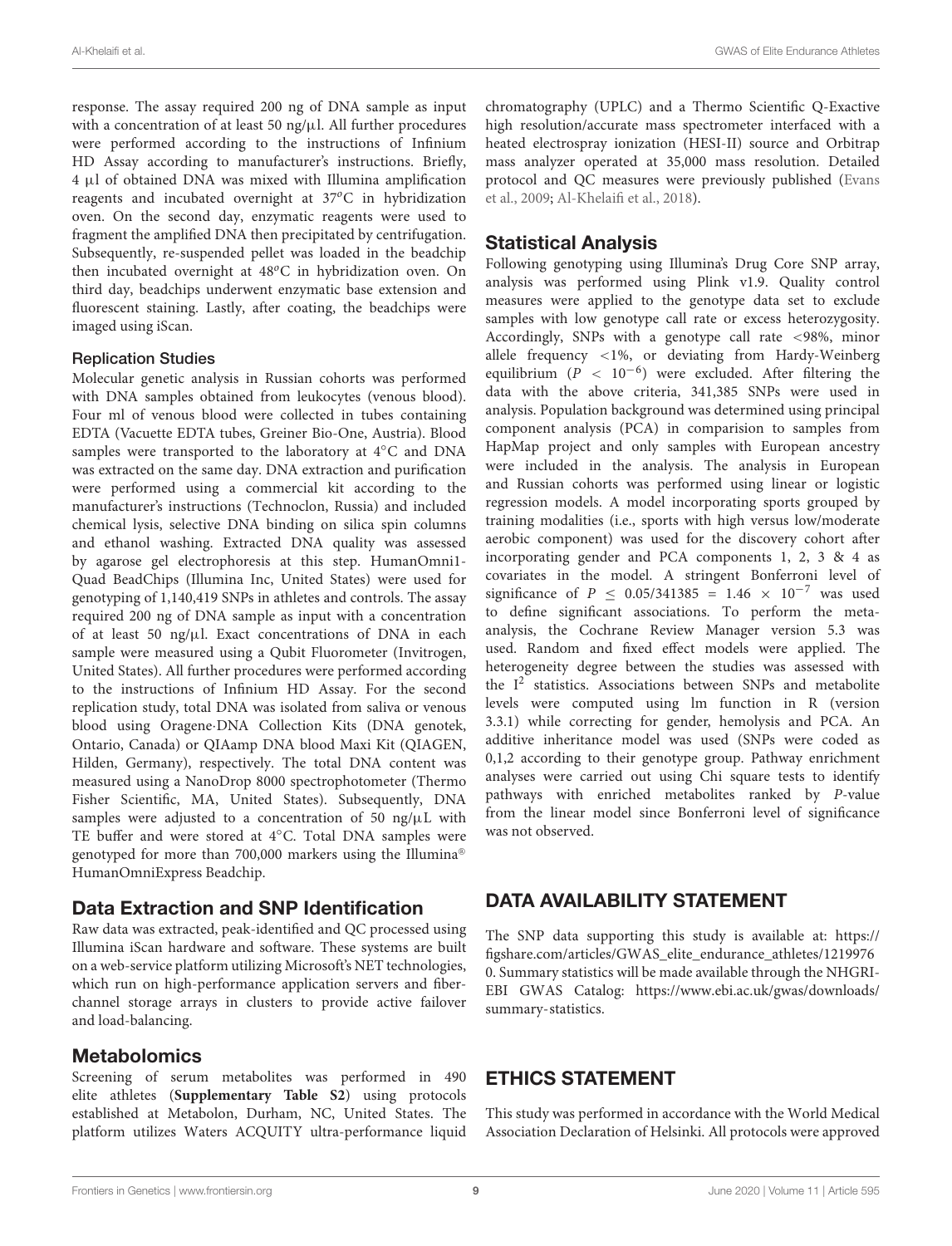by the Institutional Research Board of anti-doping lab Qatar (F2014000009). The patients/participants provided their written informed consent to participate in this study.

### AUTHOR CONTRIBUTIONS

All authors contributed to sample collection, analysis, manuscript writing, and manuscript review and acceptance of final version. ME is responsible for the integrity of the work as a whole.

### FUNDING

This study was funded by Qatar National Research Fund (QNRF), Grant number NPRP7-272-1-041 (ME, KS, CG, and FB). The funding body had no role in the design of the

### **REFERENCES**

- <span id="page-9-9"></span>Al-Khelaifi, F., Diboun, I., Donati, F., Botre, F., Abraham, D., Hingorani, A., et al. (2019b). Metabolic GWAS of elite athletes reveals novel genetically-influenced metabolites associated with athletic performance. Sci. Rep. 9:19889.
- <span id="page-9-7"></span>Al-Khelaifi, F., Diboun, I., Donati, F., Botre, F., Alsayrafi, M., Georgakopoulos, C., et al. (2018). A pilot study comparing the metabolic profiles of elite-level athletes from different sporting disciplines. Sports Med. Open 4:2.
- <span id="page-9-8"></span>Al-Khelaifi, F., Donati, F., Botre, F., Latiff, A., Abraham, D., Hingorani, A., et al. (2019a). Metabolic profiling of elite athletes with different cardiovascular demand. Scand. J. Med. Sci. Sports 29, 933–943.
- <span id="page-9-15"></span>Ahmetov, I. I., and Fedotovskaya, O. N. (2015). Current progress in sports genomics. Adv. Clin. Chem. 70, 247–314. [doi: 10.1016/bs.acc.2015.03.003](https://doi.org/10.1016/bs.acc.2015.03.003)
- <span id="page-9-5"></span>Ahmetov, I., Kulemin, N., Popov, D., Naumov, V., Akimov, E., Bravy, Y., et al. (2015). Genome-wide association study identifies three novel genetic markers associated with elite endurance performance. Biol. Sport 32, 3–9. [doi: 10.5604/](https://doi.org/10.5604/20831862.1124568) [20831862.1124568](https://doi.org/10.5604/20831862.1124568)
- <span id="page-9-1"></span>Bergh, U., Ekblom, B., and Astrand, P. O. (2000). Maximal oxygen uptake "classical" versus "contemporary" viewpoints. Med. Sci. Sports Exerc. 32, 85–88.
- <span id="page-9-12"></span>Bouchard, C., Tremblay, A., Despres, J. P., Theriault, G., Nadeau, A., Lupien, P. J., et al. (1994). The response to exercise with constant energy intake in identical twins. Obes Res. 2, 400–410. [doi: 10.1002/j.1550-8528.1994.tb00087.x](https://doi.org/10.1002/j.1550-8528.1994.tb00087.x)
- <span id="page-9-3"></span>Bouchard, C., Daw, E. W., Rice, T., Perusse, L., Gagnon, J., Province, M. A., et al. (1998). Familial resemblance for VO2max in the sedentary state: the HERITAGE family study. Med. Sci. Sports Exerc. 30, 252–258. [doi: 10.1097/](https://doi.org/10.1097/00005768-199802000-00013) [00005768-199802000-00013](https://doi.org/10.1097/00005768-199802000-00013)
- <span id="page-9-13"></span>Bouchard, C., An, P., Rice, T., Skinner, J. S., Wilmore, J. H., Gagnon, J., et al. (1999). Familial aggregation of VO(2max) response to exercise training: results from the HERITAGE Family Study. J. Appl. Physiol. 87, 1003–1008. [doi: 10.1152/](https://doi.org/10.1152/jappl.1999.87.3.1003) [jappl.1999.87.3.1003](https://doi.org/10.1152/jappl.1999.87.3.1003)
- <span id="page-9-4"></span>Bouchard, C., Sarzynski, M. A., Rice, T. K., Kraus, W. E., Church, T. S., Sung, Y. J., et al. (2011). Genomic predictors of the maximal O(2) uptake response to standardized exercise training programs. J. Appl. Physiol. 110, 1160–1170. [doi: 10.1152/japplphysiol.00973.2010](https://doi.org/10.1152/japplphysiol.00973.2010)
- <span id="page-9-21"></span>Carrier, L., Mearini, G., Stathopoulou, K., and Cuello, F. (2015). Cardiac myosinbinding protein C (MYBPC3) in cardiac pathophysiology. Gene. 573, 188–197. [doi: 10.1016/j.gene.2015.09.008](https://doi.org/10.1016/j.gene.2015.09.008)
- <span id="page-9-23"></span>Cummins, C. L., Volle, D. H., Zhang, Y., McDonald, J. G., Sion, B., Lefrancois-Martinez, A. M., et al. (2006). Liver X receptors regulate adrenal cholesterol balance. J. Clin. Investigat. 116, 1902–1912. [doi: 10.1172/jci28400](https://doi.org/10.1172/jci28400)
- <span id="page-9-25"></span>Evans, A. M., DeHaven, C. D., Barrett, T., Mitchell, M., and Milgram, E. (2009). Integrated, nontargeted ultrahigh performance liquid chromatography/electrospray ionization tandem mass spectrometry

study and collection, analysis, and interpretation of data and in writing the manuscript.

### ACKNOWLEDGMENTS

Authors would like to thank Qatar National Research Fund (QNRF) for funding this project. Grant number NPRP7-272- 1-041 (ME, KS, CG, and FB). An earlier version of this manuscript has been released as a pre-print at [ResearchSqure], [\(Fatima et al.,](#page-9-26) [2019\)](#page-9-26).

### <span id="page-9-22"></span>SUPPLEMENTARY MATERIAL

The Supplementary Material for this article can be found online at: [https://www.frontiersin.org/articles/10.3389/fgene.](https://www.frontiersin.org/articles/10.3389/fgene.2020.00595/full#supplementary-material) [2020.00595/full#supplementary-material](https://www.frontiersin.org/articles/10.3389/fgene.2020.00595/full#supplementary-material)

platform for the identification and relative quantification of the smallmolecule complement of biological systems. Anal. Chem. 81, 6656–6667. [doi: 10.1021/ac901536h](https://doi.org/10.1021/ac901536h)

- <span id="page-9-26"></span>Fatima, A.-K., Yousri, N. A., Albagha, O., Semenova, E. A., Kostryukova, E. S., Kulemin, N. A., et al. (2019). Genome-wide association study reveals novel genetic markers associated with endurance athlete status. Res. Squre. [doi: 10.](https://doi.org/10.21203/rs.2.14107/v1) [21203/rs.2.14107/v1](https://doi.org/10.21203/rs.2.14107/v1)
- <span id="page-9-0"></span>Georgiades, E., Klissouras, V., Baulch, J., Wang, G., and Pitsiladis, Y. (2017). Why nature prevails over nurture in the making of the elite athlete. BMC Genomics 18(Suppl. 8):835.
- <span id="page-9-14"></span>Guth, L. M., and Roth, S. M. (2013). Genetic influence on athletic performance. Curr. Opin. Pediatr. 25, 653–658. [doi: 10.1097/mop.0b013e3283659087](https://doi.org/10.1097/mop.0b013e3283659087)
- <span id="page-9-11"></span>Hamel, P., Simoneau, J. A., Lortie, G., Boulay, M. R., and Bouchard, C. (1986). Heredity and muscle adaptation to endurance training. Med. Sci. Sports Exerc. 18, 690–696.
- <span id="page-9-24"></span>Handa, R. J., Sharma, D., and Uht, R. A. (2011). role for the androgen metabolite, 5alpha androstane 3beta, 17beta diol (3beta-diol) in the regulation of the hypothalamo-pituitary-adrenal axis. Front. Endocrinol. 2:65.
- <span id="page-9-17"></span>Hedman, K., Tamas, E., Bjarnegard, N., Brudin, L., and Nylander, E. (2015). Cardiac systolic regional function and synchrony in endurance trained and untrained females. BMJ Open Sport Exerc. Med. 1:e000015. [doi: 10.1136/bmjsem-2015-](https://doi.org/10.1136/bmjsem-2015-000015) [000015](https://doi.org/10.1136/bmjsem-2015-000015)
- <span id="page-9-6"></span>Kastenmuller, G., Raffler, J., Gieger, C., and Suhre, K. (2015). Genetics of human metabolism: an update. Hum. Mol. Genet. 24, R93–R101.
- <span id="page-9-19"></span>Landrum, M. J., Lee, J. M., Benson, M., Brown, G. R., Chao, C., Chitipiralla, S., et al. (2018). ClinVar: improving access to variant interpretations and supporting evidence. Nucleic Acids Res. 46, D1062–D1067.
- <span id="page-9-10"></span>Lortie, G., Bouchard, C., Leblanc, C., Tremblay, A., Simoneau, J. A., Theriault, G., et al. (1982). Familial similarity in aerobic power. Hum. Biol. 54, 801–812.
- <span id="page-9-20"></span>Mannan, A. U., Roussa, E., Kraus, C., Rickmann, M., Maenner, J., Nayernia, K., et al. (2004). Mutation in the gene encoding lysosomal acid phosphatase (Acp2) causes cerebellum and skin malformation in mouse. Neurogenetics 5, 229–238. [doi: 10.1007/s10048-004-0197-9](https://doi.org/10.1007/s10048-004-0197-9)
- <span id="page-9-18"></span>Maron, B. J., and Pelliccia, A. (2006). The heart of trained athletes: cardiac remodeling and the risks of sports, including sudden death. Circulation 114, 1633–1644. [doi: 10.1161/circulationaha.106.613562](https://doi.org/10.1161/circulationaha.106.613562)
- <span id="page-9-16"></span>McNamara, J. W., Li, A., Lal, S., Bos, J. M., Harris, S. P., van der Velden, J., et al. (2017). MYBPC3 mutations are associated with a reduced super-relaxed state in patients with hypertrophic cardiomyopathy. PLoS One 12:e0180064. [doi: 10.1371/journal.pone.0180064](https://doi.org/10.1371/journal.pone.0180064)
- <span id="page-9-2"></span>Mitchell, J. H., Haskell, W., Snell, P., and Van Camp, S. P. (2005). Task force 8: classification of sports. J. Am. Coll. Cardiol. 45, 1364–1367. [doi: 10.1016/j.jacc.](https://doi.org/10.1016/j.jacc.2005.02.015) [2005.02.015](https://doi.org/10.1016/j.jacc.2005.02.015)